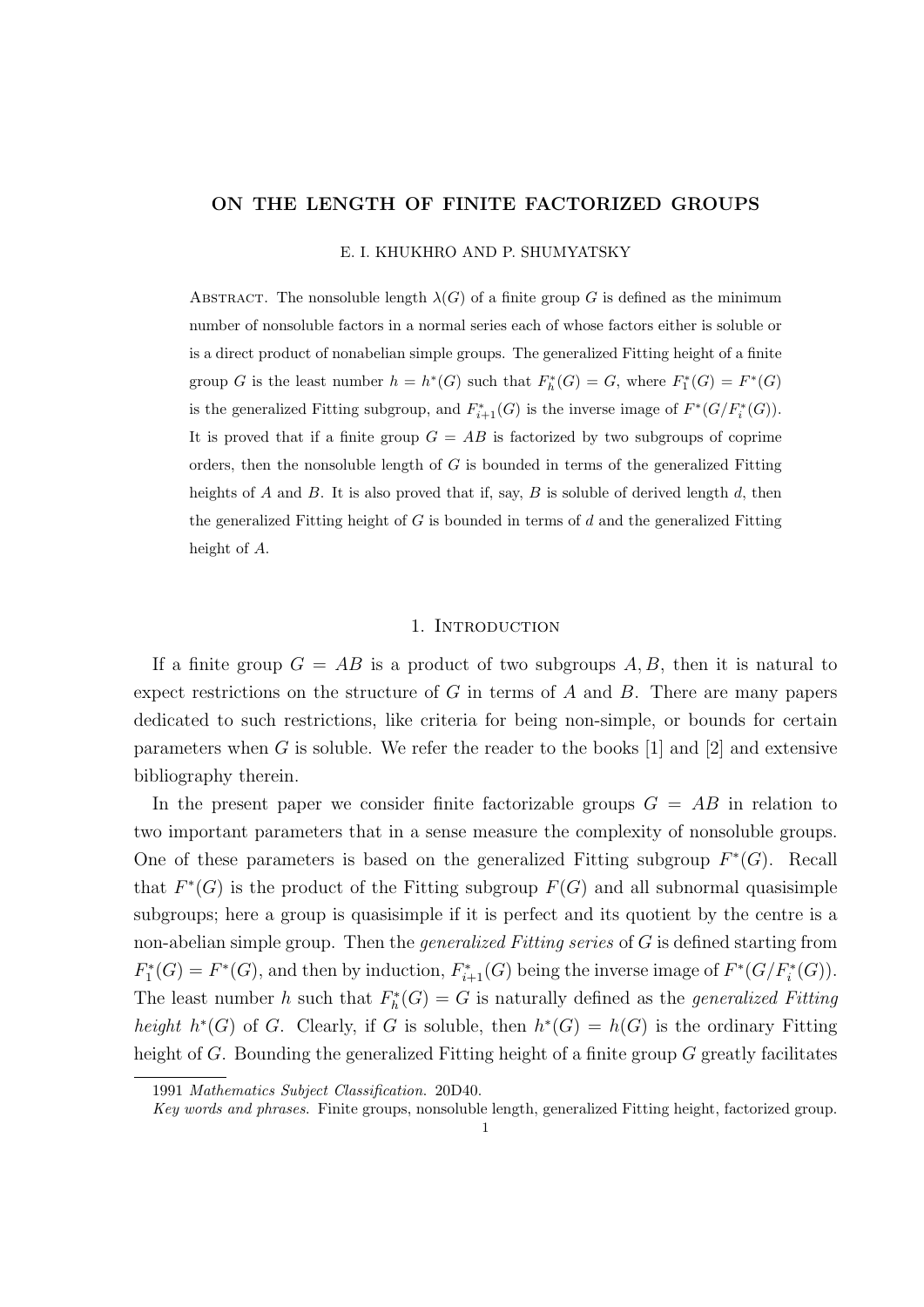using the classification of finite simple groups (and is itself often obtained using the classification). Examples include reduction theorems for problems of Restricted Burnside type [4, 10], which included in effect bounding the generalized Fitting height.

Another length parameter is the *nonsoluble length*  $\lambda(G)$  of a finite group G, which is defined as the minimum number of nonsoluble factors in a normal series each of whose factors either is soluble or is a direct product of nonabelian simple groups. Bounding the nonsoluble length implicitly appeared in [4, 10] and, more recently, in [7, 8, 9].

Our main result is a bound for the nonsoluble length of a finite group factorized by two subgroups of coprime orders in terms of the generalized Fitting height of the factors.

**Theorem 1.1.** Suppose that a finite group  $G = AB$  admits a factorization by two subgroups A, B of coprime orders. Then the nonsoluble length  $\lambda(G)$  of G is bounded in terms of the generalized Fitting heights  $h^*(A)$  and  $h^*(B)$  of the factors. More precisely,  $\lambda(G) \leq 2^{h^*(A) + h^*(B)} - 1.$ 

The proof of Theorem 1.1 uses Schreier's conjecture on solubility of outer automorphism groups of non-abelian finite simple groups, which was confirmed by the classification. Examples show that in Theorem 1.1 the generalized Fitting height of G cannot be bounded in terms of the generalized Fitting heights of the factors. There are also examples showing that the nonsoluble length cannot be bounded in terms of the nonsoluble length of the factors. The exponential bound for  $\lambda(G)$  obtained in Theorem 1.1 is probably quite crude; it would be interesting to find out if a polynomial or even a linear bound is possible.

Since one of the subgroups of coprime orders is soluble by the Feit–Thompson theorem, it makes sense to consider the derived length of a soluble factor. Then an estimate for the generalized Fitting height of the group  $G = AB$  can be obtained.

**Corollary 1.2.** Suppose that a finite group  $G = AB$  admits a factorization by two subgroups A, B of coprime orders, of which B is soluble of derived length d. Then the generalized Fitting height  $h^*(G)$  of G is bounded in terms of d and  $h^*(A)$ .

Corollary 1.2 follows from Theorem 1.1 and the result of Casolo, Jabara, and Spiga [3], which gives a bound for the Fitting height when  $G$  is soluble.

It is not clear at the moment how essential the coprimeness conditions are in Theorem 1.1 and Corollary 1.2. Note that by Kegel's theorem [6] a finite group factorized by two nilpotent subgroups of not necessarily coprime orders is soluble.

We conclude the Introduction by examples mentioned above. It is clear that the (generalized) Fitting height of  $G = AB$  cannot be bounded in terms of the (generalized) Fitting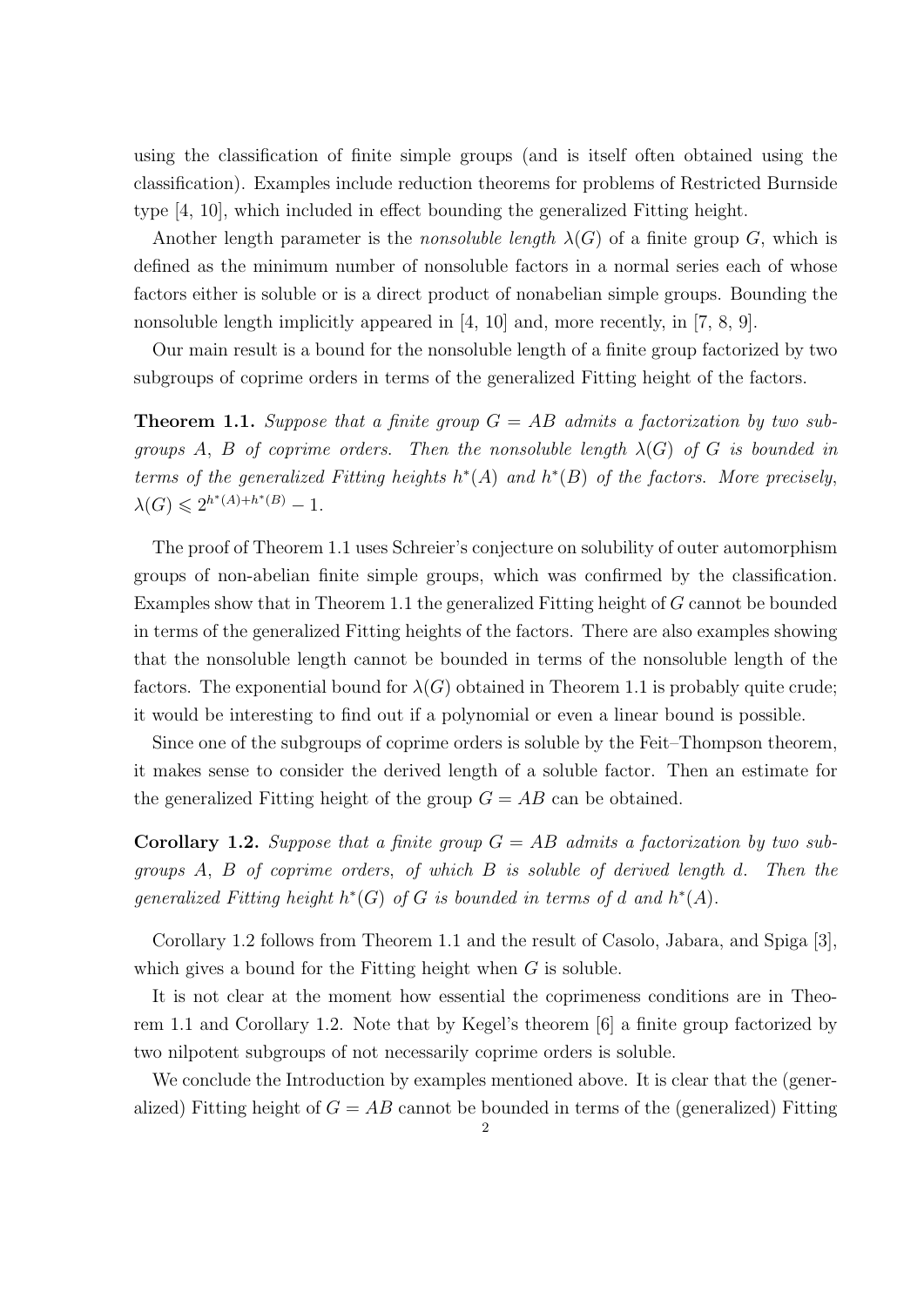heights of the factors, since there are groups of order  $p^a q^b$  of arbitrarily large Fitting height. In order to show that the nonsoluble length of  $G = AB$  cannot be bounded in terms of the nonsoluble lengths of the factors, consider the alternating group  $A_5$ , which has Hall  $\{2,3\}$ - and 5-subgroups. Then a repeated wreath product  $G = A_5 \{(A_5 \}\cdots \{(A_5 \{A_5 \}\dots)\})$ also has Hall  $\{2, 3\}$ - and 5-subgroups, say, A and B, which are soluble. Then  $G = AB$ . But the nonsoluble length of  $G$  is unbounded.

# 2. Preliminaries

Recall that the generalized Fitting subgroup  $F^*(G)$  of a finite group G is the product of the Fitting subgroup  $F(G)$  and the characteristic subgroup  $E(G)$ , which is a central product of all subnormal quasisimple subgroups of G (components of  $F^*(G)$ ), that is,  $E(G)$  =  $\prod Q_i$  over all  $Q_i$  such that  $Q_i$  is subnormal in  $G, Z(Q_i) \leq Q_i, Q_i$ , and  $S_i = Q_i/Z(Q_i)$  is a non-abelian simple group. Then  $[F(G), E] = 1$  and  $E(G)/Z(E(G)) \cong F^*(G)/F(G)$  is the direct product of the  $S_i$ . Acting by conjugation, the group G permutes the factors  $Q_i$ and  $C_G(F^*(G)) \leq F(G)$ . The following fact (see, for example, [7, Lemma 2.1]) is a wellknown consequence of Schreier's conjecture on solubility of outer automorphism groups of non-abelian finite simple groups confirmed by the classification.

**Lemma 2.1.** Let  $L/S(G) = F^*(G/S(G))$  be the generalized Fitting subgroup of the quotient by the soluble radical  $S(G)$  of a finite group G, and let K be the kernel of the permutational action of G on the set of subnormal simple factors of  $L/S(G)$ . Then  $K/L$ is soluble.  $\Box$ 

We shall use without special references the following well-known properties of the generalized Fitting subgroups relative to normal subgroups: if  $N \triangleleft G$ , then  $F^*(N) = F^*(G) \cap N$ and  $F^*(G)N/N \leq F^*(G/N)$ . These and other properties follow, for example, from the fact that  $F^*(G)$  is the set of all elements of G that induce inner automorphisms on every chief factor of  $G$ ; see, for example, [5, Ch. X, § 13]. It is easy to see that similar properties hold for the higher terms of the generalized Fitting series: if  $N \leqslant G$ , then  $F_i^*(N) = F_i^*(G) \cap N$  and  $F_i^*(G)N/N \leq F_i^*(G/N)$ . Hence,  $h^*(N) \leq h^*(G)$ ,  $h^*(G/N) \leq h^*(G)$ , and  $h^*(G) \leq h^*(N) + h^*(G/N)$ .

We shall need the following technical lemma.

**Lemma 2.2.** Suppose that  $T$  is a subgroup of a finite group  $H$  such that its normal closure  $\langle T^H \rangle$  is equal to the direct product of its conjugates  $\langle T^H \rangle = T^{x_1} \times \cdots \times T^{x_n}$ , all its conjugates appear as these factors, that is,  $T^y \in \{T^{x_1}, \ldots, T^{x_n}\}$  for any  $y \in H$ , and  $H = F^*(H)\langle T^H \rangle$ . Then either T is normal in H, or T is a p-group for some prime p.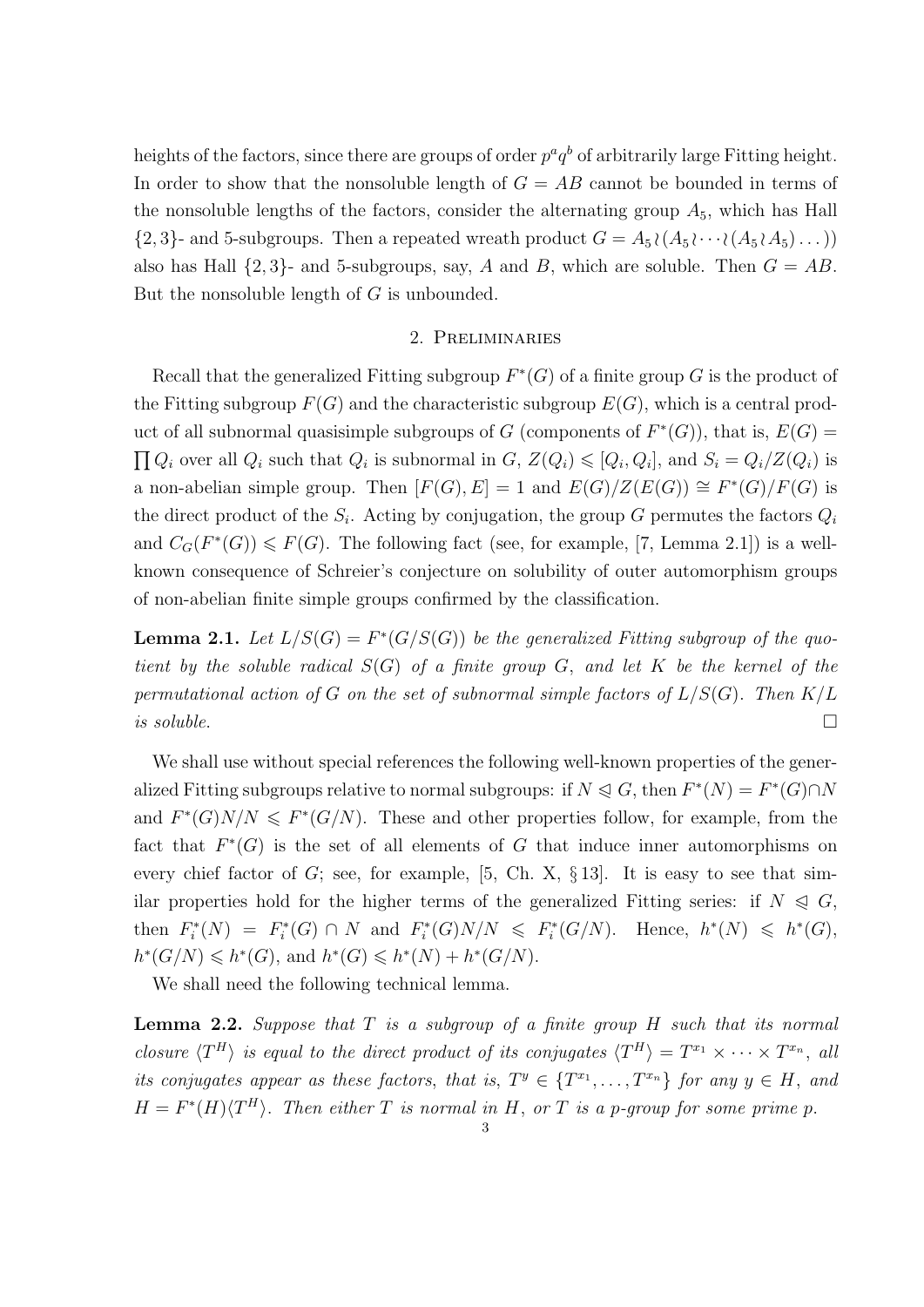*Proof.* Suppose that T is nonsoluble. Consider the quotient  $\bar{H} = H/S(\langle T^H \rangle)$  by the soluble radical of  $\langle T^H \rangle$ , which is of course equal to the product  $S(T)^{x_1} \times \cdots \times S(T)^{x_n}$ . Since  $\overline{F^*(H)} \leq F^*(\overline{H})$ , clearly,  $\overline{H} = F^*(\overline{H}) \langle \overline{T}^{\overline{H}} \rangle$ , where  $1 \neq \overline{T} = T/S(T)$  and  $F(\overline{T}) = 1$ . Then the quasisimple components of  $F^*(\bar{T})$  are also components of  $F^*(\bar{H})$  because  $\bar{T}$  is subnormal in  $\bar{H}$ . These components are normal in  $F^*(\bar{H})$ , and therefore  $\bar{T}$  is normalized by  $F^*(\bar{H})$ , so that  $TS(\langle T^H \rangle)$  is normalized by  $F^*(H)$ . Since  $T^y \in \{T^{x_1}, \ldots, T^{x_n}\}$  for any  $y \in H$  by hypothesis and T is nonsoluble by assumption, it follows that T itself is normalized by  $F^*(H)$  and therefore is normal in  $H$ .

Thus we can assume that T is soluble and  $O_p(T) \neq 1$  for some prime p. Then  $O_p(T)^{x_1} \times \cdots \times O_p(T)^{x_n} = O_p(\langle T^H \rangle) \leqslant O_p(H)$ . Since all p'-elements of  $F^*(H)$  centralize  $O_p(H)$ , they all normalize each factor  $T^{x_i}$ . Suppose that  $T \neq O_p(T)$ . Then in the quotient  $\tilde{H} = H/O_p(\langle T^H \rangle)$  we shall have  $O_q(\tilde{T}) \neq 1$  for a different prime q. For the same reasons, p-elements of the image of  $F^*(H)$ , which is contained in  $F^*(\tilde{H})$ , will be q'-elements centralizing  $O_q(\tilde{T})$  and therefore normalizing  $\tilde{T}$ . As a result, the whole  $F^*(H)$ normalizes  $TO_p(\langle T^H \rangle)$ . Since  $T^y \in \{T^{x_1}, \ldots, T^{x_n}\}$  for any  $y \in H$  by hypothesis and T is not a p-group by assumption, then  $F^*(H)$  normalizes T and therefore T is normal in  $H$ .

Recall that the nonsoluble length  $\lambda(G)$  of a finite group G is the minimum number of nonsoluble factors in a normal series each of whose factors either is soluble or is a direct product of nonabelian simple groups. For example,  $\lambda(K) \leq 1$  for the subgroup K in Lemma 2.1. This parameter also behaves well in relation to normal subgroups: if  $N \triangleleft G$ , then  $\lambda(N) \leq \lambda(G)$ ,  $\lambda(G/N) \leq \lambda(G)$ , and  $\lambda(G) \leq \lambda(N) + \lambda(G/N)$ .

The following two lemmas on factorizable groups must be well-known.

**Lemma 2.3.** Let  $a, b$  be elements of coprime orders of a finite group  $G$  such that their product ab belongs to a normal subgroup N. Then both a and b belong to N.

*Proof.* Indeed, the images of  $a, b^{-1}$  in  $G/N$  are equal and at the same time have coprime orders. Hence both are trivial.

**Lemma 2.4.** Let  $G = AB$  be a finite group factorized by subgroups A, B of coprime order, and let N be a normal subgroup of G. Then  $N = (N \cap A)(N \cap B)$ .

*Proof.* Every element  $n \in N$  is a product  $n = ab$  for some  $a \in A$ ,  $b \in B$ . By Lemma 2.3, both  $a \in N$  and  $b \in N$ .

We shall use the following theorem of Casolo, Jabara, and Spiga.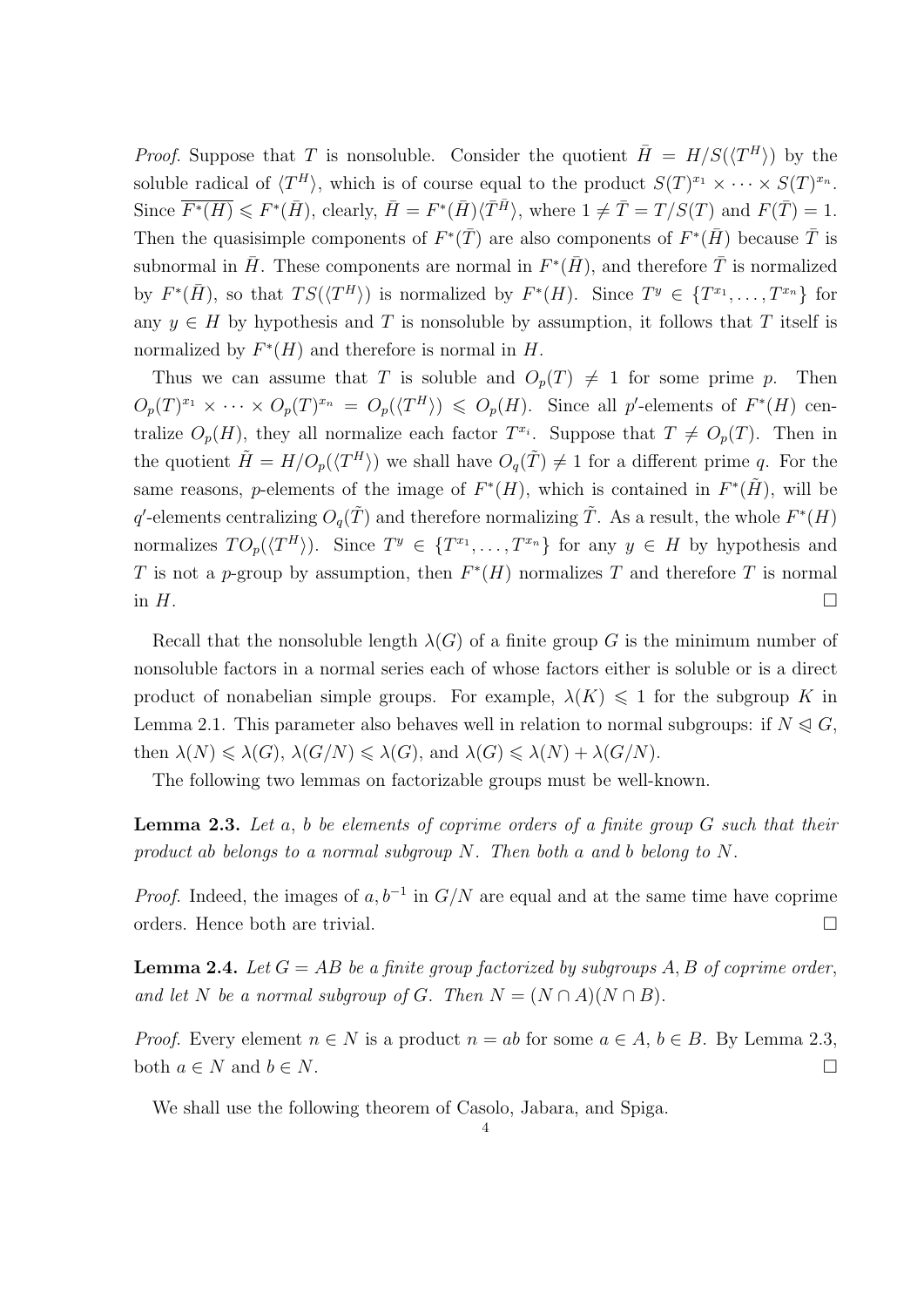**Theorem 2.5** ([3, Theorem 1.1]). Let  $G = AB$  be a finite soluble group factorised by its proper subgroups A and B with  $gcd(|A|, |B|) = 1$ . Then  $h(G) \leq h(A) + h(B) + 4d(B) - 1$ . Moreover, if  $|B|$  is odd, then  $h(G) \leq h(A) + h(B) + 2d(B) - 1$ , and if B is nilpotent, then  $h(G) \leq h(A) + 2d(B).$ 

## 3. Proofs of the main results

*Proof of Theorem* 1.1. We have a finite group  $G = AB$  factorized by subgroups A, B of coprime orders; we wish to obtain a bound for the nonsoluble length  $\lambda(G)$  of G in terms of the generalized Fitting heights  $h^*(A)$  and  $h^*(B)$  of A and B. We are actually going to prove that  $\lambda(G) \leq 2^{h^*(A)+h^*(B)} - 1$ . We use induction on  $h^*(A) + h^*(B)$ . When  $h^*(A) + h^*(B) = 1$ , one of the groups A, B is trivial, so the result is obviously true. In the general case we can of course assume that  $S(G) = 1$ . Then  $F^*(G) = S_1 \times \cdots \times S_m$ for non-abelian simple groups  $S_i$ , which are permuted by G acting by conjugation.

By Lemma 2.4 we have  $F^*(G) = (F^*(G) \cap A)(F^*(G) \cap B)$ . By applying Lemma 2.4 again we get  $S_i = (S_i \cap A)(S_i \cap B)$  for every  $i = 1, ..., m$ . We denote for short  $S_i A = S_i \cap A$ and  $S_{iB} = S_i \cap B$ .

**Lemma 3.1.** Acting by conjugation, the subgroup A permutes the  $S_{iA}$ , and B permutes the  $S_{iB}$ .

*Proof.* For  $a \in A$  we have  $S_i^a = S_j$  for some j since G permutes the  $S_i$ . Then  $S_{iA}^a =$  $(S_i \cap A)^a = S_j \cap A = S_{jA}$ . The argument for B and the  $S_{iB}$  is similar.

**Lemma 3.2.** If  $S_i^g = S_j$  for some  $g \in G$ , then  $|S_{iA}| = |S_{jA}|$  and  $|S_{iB}| = |S_{jB}|$ .

*Proof.* Let  $g = ab$  for  $a \in A$ ,  $b \in B$ . Let  $S_i^a = S_k$ . Then  $S_{iA}^a = S_{kA}$  by Lemma 3.1. Hence,  $|S_{iB}| = |S_i : S_{iA}| = |S_k : S_{kA}| = |S_{kB}|$ . A similar calculation for  $S_k^b = S_j$  shows that  $|S_{kB}| = |S_{jB}|$  and  $|S_{kA}| = |S_{jA}|$ .

A key to the induction step in the proof of Theorem 1.1 is given by the following lemma.

**Lemma 3.3.** If  $S_{iA}$  is not a p-group (for any prime p), then  $S_i$  is normalized by  $F^*(A)$ , and if  $S_{iB}$  is not a p-group (for any prime p), then  $S_i$  is normalized by  $F^*(B)$ .

*Proof.* We prove the lemma for A, since the proof is the same for  $B$ . We argue by contradiction: suppose that  $F^*(A)$  does not normalize  $S_i$ . Then  $F^*(A)$  also does not normalize  $S_{iA}$ . Then  $H := \langle F^*(A), S_{iA} \rangle = F^*(A)(S_{iA}^{x_1} \times \cdots \times S_{iA}^{x_k})$  for  $k > 1$  and for some elements  $x_s \in F^*(A)$ . This subgroup H satisfies the hypotheses of Lemma 2.2, by which  $S_{iA}$  is p-group for some prime p, a contradiction.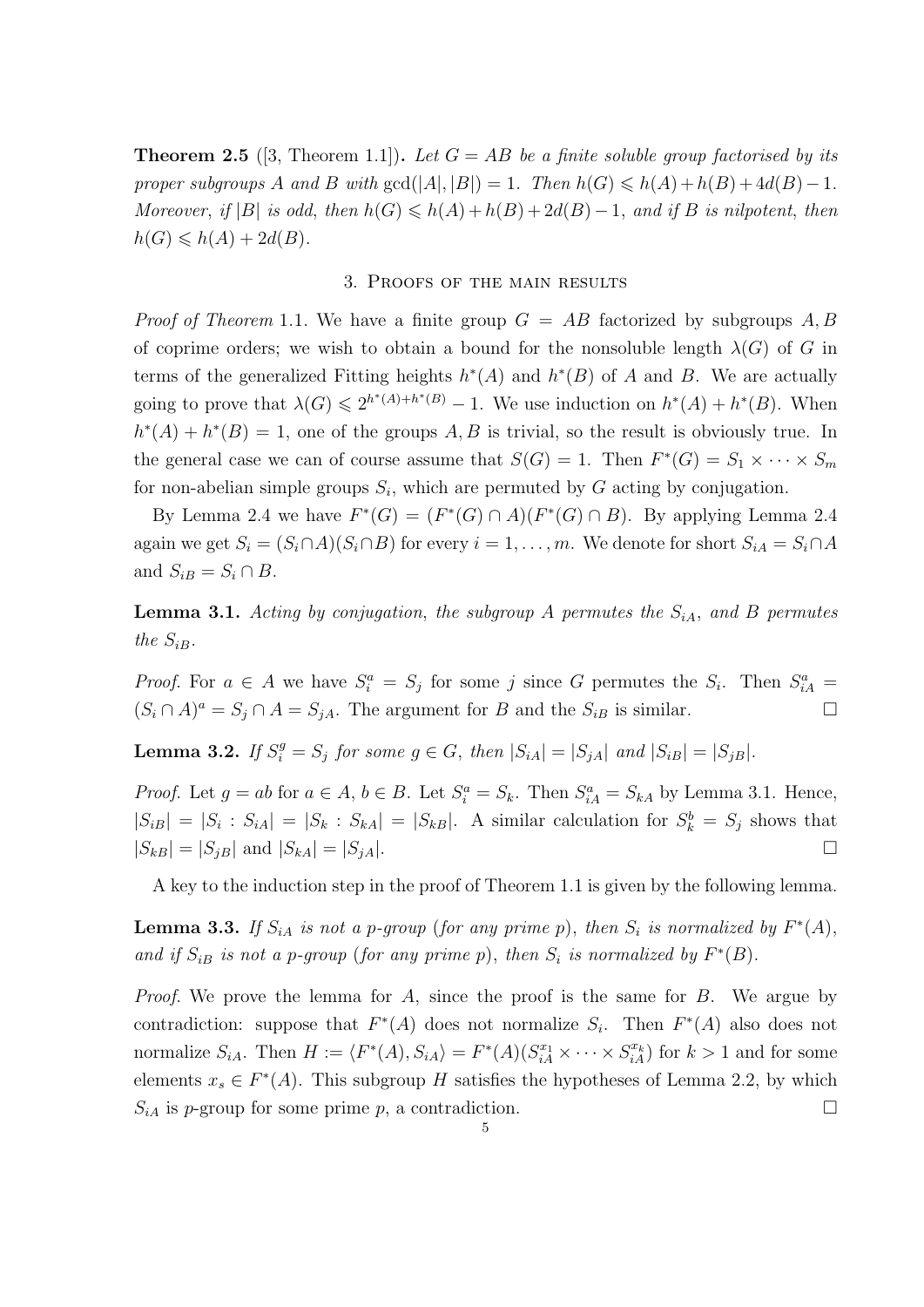We now complete the proof of Theorem 1.1. Let

$$
K_A = \bigcap \{ N_G(S_i) \mid S_{iA} \text{ is not a } p\text{-group} \}
$$

be the intersection of the normalizers of all the  $S_i$  such that  $S_{iA}$  is not a p-group (for any p). Similarly, let

$$
K_B = \bigcap \{ N_G(S_j) \mid S_{jB} \text{ is not a } p\text{-group} \}
$$

be the intersection of the normalizers of all the  $S_i$  such that  $S_i$  is not a p-group (for any p). By Lemma 3.3, we have  $F^*(A) \leq K_A$  and  $F^*(B) \leq K_B$ . It follows from Lemmas 3.1 and 3.2 that both  $K_A$  and  $K_B$  are normal subgroups of G. Let

$$
K = \bigcap_{i=1}^{m} N_G(S_i),
$$

which is a normal subgroup of nonsoluble length at most 1 by Lemma 2.1. Since every  $S_i$ is a non-abelian simple group, it cannot be a product of two Sylow subgroups by the Burnside  $p^a q^b$  theorem. Therefore, for each i, at least one of  $S_{iA}$  or  $S_{iB}$  is not a p-group. Hence,  $K_A \cap K_B = K$ .

The quotient  $\bar{G} = G/K_A = \bar{A}\bar{B}$  satisfies the hypothesis of the theorem with  $h^*(\bar{A})$  +  $h^*(\bar{B}) \leq h^*(A) + h^*(B) - 1$ , since  $F^*(A) \leq K_A$ . By induction,  $\lambda(\bar{G}) \leq 2^{h^*(A) + h^*(B) - 1} - 1$ . Similarly,  $\lambda(G/K_B) \leq 2^{h^*(A)+h^*(B)-1} - 1$ . Since the quotient  $K_A/K = K_A/(K_A \cap K_B)$ is isomorphic to the normal subgroup  $K_A K_B / K_B$  of  $G / K_B$ , we also have  $\lambda (K_A/K) \leq$  $2^{h^*(A)+h^*(B)-1}-1$ . Taking the sum over the normal series  $1 \leqslant K \leqslant K_A \leqslant G$ , we obtain the required bound  $\lambda(G) \leq 1 + 2^{h^*(A) + h^*(B) - 1} - 1 + 2^{h^*(A) + h^*(B) - 1} - 1 = 2^{h^*(A) + h^*(B)} - 1.$ 

*Proof of Corollary* 1.2. We have a finite group  $G = AB$  factorized by two subgroups A, B of coprime orders, of which B is soluble of derived length d. We wish to bound the generalized Fitting height  $h^*(G)$  of G in terms of d and  $h^*(A)$ . By Theorem 1.1 the group G has a normal series of length bounded in terms of  $h^*(A)$  and d each factor of which either is soluble or is a direct product of non-abelian simple groups. Since the generalized Fitting height of a direct product of simple groups is 1, it remains to bound the Fitting height of the soluble normal sections. Let  $M \ge N$  be normal subgroups of G with M/N soluble. By Lemma 2.4 we have  $M = (M \cap A)(M \cap B)$ , so that  $M/N =$  $((M \cap A)N/N)((M \cap B)N/N)$ . The quotients  $(M \cap A)N/N$  and  $(M \cap B)N/N$  are soluble. Therefore the Fitting height of the first of them is equal to the generalized Fitting height, which is at most  $h^*(A)$ . The derived length of the second is at most d. It remains to apply Theorem 2.5 of Casolo, Jabara, and Spiga [3].  $\Box$